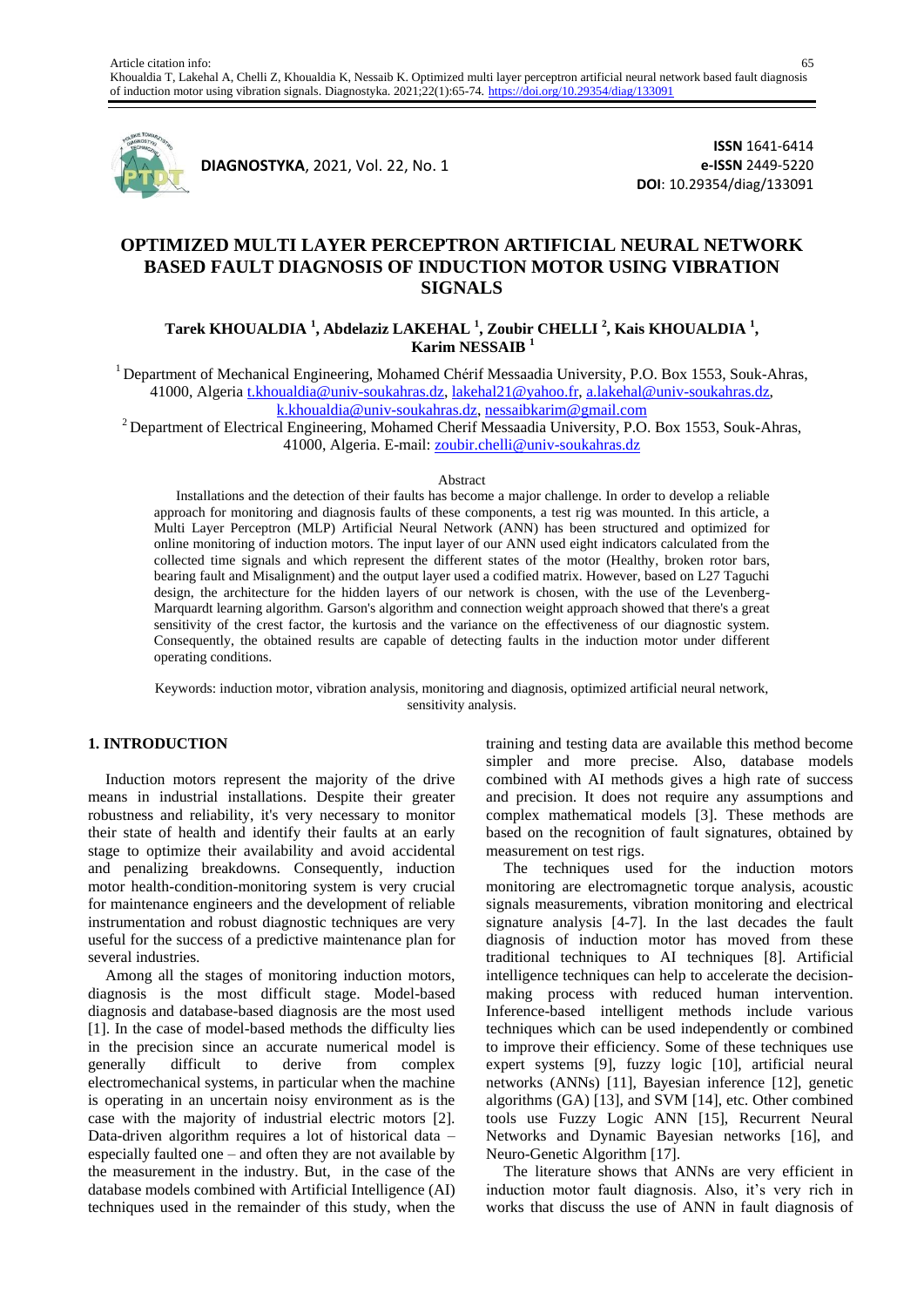induction motor. The problem here is to find the optimum ANN structure for a fast and accurate classification process. Unal et al. [18] used GA to optimizing ANN architecture. The optimized ANN is used to classify the features extracted from fault diagnosis of rolling bearings. Vilas and Sanjay [19] developed Multi Layer Perceptron (MLP) and self-organizing map neural network models. In this work simple statistical parameters are used as input feature space and Principal Component Analysis is used for reduction of input dimensionality. Yuan et al. [20] diagnosed faults in induction motor based on Radial basis function (RBF) combined Neural Network. The proposed RBF neural network hidden layers are optimized by the immune genetic algorithm. The Authors successfully performed fault diagnosis of induction motor and results of immune genetic optimized RBF neural network are significantly better than the direct result of RBF neural network in the ability of reproduction and generalization.

In vibration analysis technique, each fault in the induction motor causes a change in its vibratory behavior. By using signal processing techniques it's possible to determine this change in the behavior. Time domain analysis, frequency domain analysis, and time frequency domain analysis are the three domains used in vibration monitoring. In the objective to improve and make the induction motor fault diagnosis more reliable, statistical features extracting from time domain signal analysis of the induction motor must be integrated into the ANN. The principal features which can extract are: RMS value, kurtosis, standard deviation, higher statistical moments, etc [21]. In this paper, to step-by-step development of a reliable approach for monitoring and diagnosis faults of induction motor, the authors behind this study decided to set up an instrumented test rigs. Four machine states will be studied including healthy state and three faulty states. In other word, the variation in the raw time domain vibration signals are too small to be detected, therefore the comparison of raw time domain signals of faulty and healthy induction machine is not effective to decide on behavior change. To achieve the objectives of the study, a Multi Layer Perceptron (MLP) ANN will be structured and optimized by L27 Taguchi design for online monitoring of induction motors. The design of experiments (DOE) classical method considers only the mean values of the characteristics to be optimized. It is sometimes supplemented by an analysis of the variance of various tested factors. On the other hand, Taguchi experimental design is a multi-objective optimization method, which jointly deals with the mean and the variability of characteristics values, in our case characteristics are the constituents of our ANN hidden layer. In order to have an AI system usable on line, the DOE based on the L27 Taguchi design, were chosen to determine the best structure of the ANN at the level of the hidden layers, and the best combination of activation functions. However, based on their sensitivity to induction motors faults, the vibration indicators calculated from the signals measured in time domain were selected.

The remaining of this paper is organized as follows: Section 2 is dedicated to describe a brief introduction to

vibration analysis. In Section 3, the experimental part and the vibration signals systems acquisition are presented. Section 4 presents the optimization of the developed ANN. Section 5 is devoted to the sensitivity analysis. Finally, conclusions are presented at Section 6.

# **2. VIBRATION BASED MONITORING OF INDUCTION MOTORS**

Vibration of electrical machines such as induction motors can be caused by mechanical problems, including bearing fault, imbalance, misalignment and mechanical loosening and by electrical faults which the main is broken rotor bar fault. Vibration based monitoring is the most reliable technique in condition based maintenance techniques. Vibration analysis allows the diagnosis of the most mechanical and electrical faults. The literature shows that vibration and current signals analysis are the most preferred techniques for the induction motor diagnosis.

In this work the vibration analysis of three main faults which affect the induction motors are studied, the misalignment of the rotor, the broken rotor bar and the bearing fault. The misalignment of the rotor is characterized by a vibration at the frequency of rotation, the presence of the second harmonic of the network frequency modulated by the frequency of passage of poles as well as the presence of the second harmonic of the sliding frequency. The zoom analysis, envelope analysis and cepstrum are recommended for the detection of this type of rotors fault [22]. In the case of broken rotor bar faults, the vibration is characterized by the modulation of the frequency of bars passage by the second harmonic of the network frequency. The zoom or envelope analyses are recommended for broken bars [23]. However, the different faults produced of the bearing can be classified according to the damaged elements as: outer raceway fault, inner raceway fault, ball fault, and combination of bearing components fault. Each part of the bearing has an own frequency that depends of its geometry and dimensions. The fault frequency of the bearing operating at a given rotor speed is the product of multipliers with the speed of rotating shaft [24].

# **3. EXPERIMENTAL STUDY**

In this work, in order to perform four cases of signal acquisition in Table 1, four induction motors used at our test rig with which the experiments were carried out.

However, a healthy motor is mounted on a test rig to collect signals without faults. For the case of the forth state in the Table, the broken rotor bar motor consists of a motor fitted with broken rotor bars as seen in the Fig. 1(a). Enough material has been removed to expose three rotor bars. In order to create the misalignment case, two jack bolts which rest directly on the outer ring of the motor bearings, as shown in Fig. 1(b), when they have been removed or are backed away from the bearing, the rotor is in the aligned state, and when they are tightened against the bearings, a misalignment is then created. The case of bearing faults, intentionally faulted bearings mounted at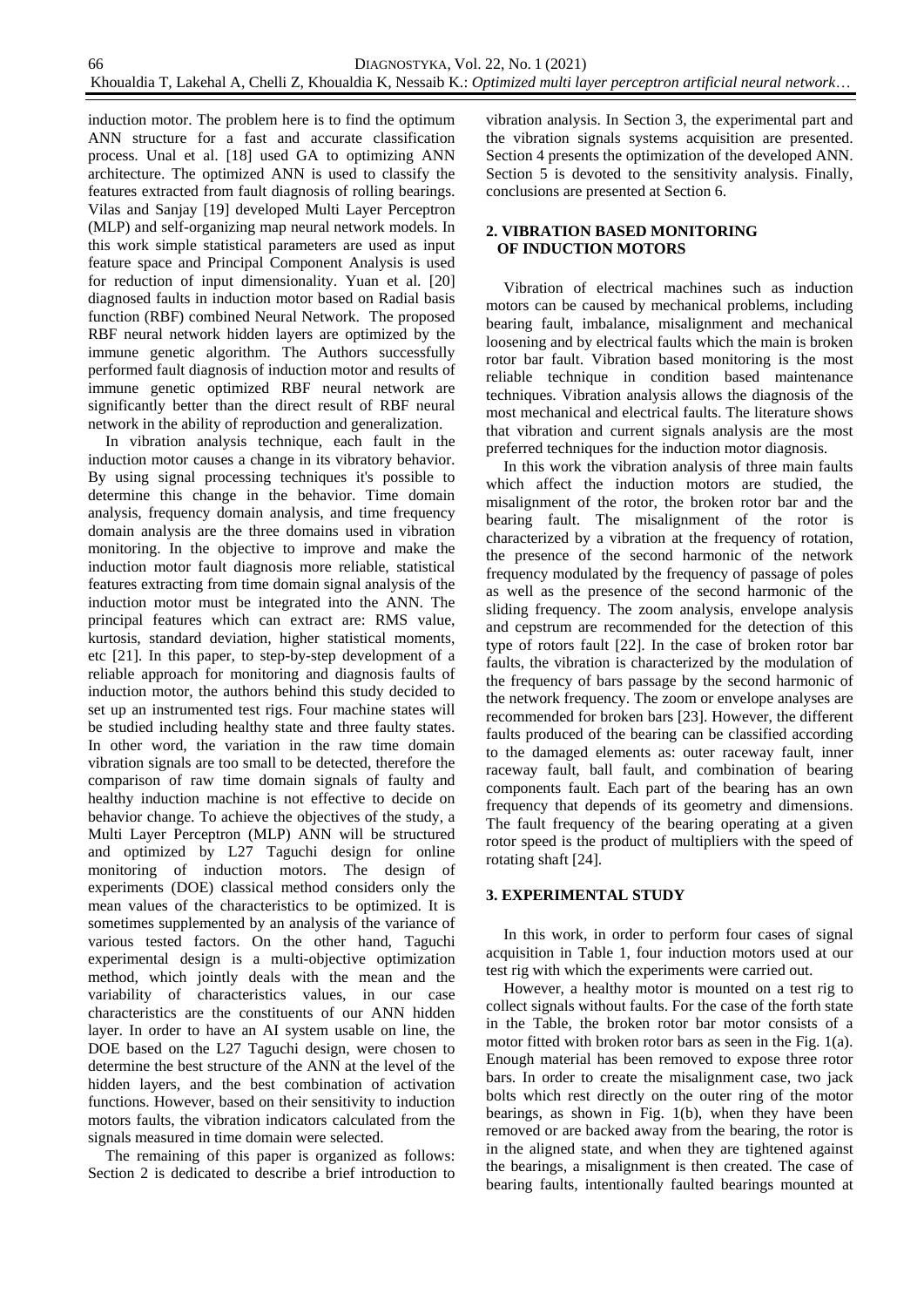the motor, one bearing with an inner race fault and one bearing with an outer race fault, shown in Fig. 1(c).

| Cases | Induction motor state | <b>Faults</b> location    |
|-------|-----------------------|---------------------------|
|       | Healthy               |                           |
|       | Misalignment          | Misalignment of the rotor |
| 2     | With bearing fault    | Combined bearing fault    |
|       | With broken rotor     | Three intentionally       |
|       | bars                  | broken bars               |

|  | Table I: Different cases of signal acquisition |  |  |  |
|--|------------------------------------------------|--|--|--|
|  |                                                |  |  |  |



Fig. 1. Different faults of the induction motor

#### **3.1. Vibration signals acquisition**

Experiments were carried out on a test rig designed for the creation of several types of mechanical faults; the faults of the induction motors were maintained for the realization of several tests of the healthy motor, with broken rotor bars, with bearing faults and with rotor misalignment. Four speeds, low, high and two intermediate speeds were selected for the vibration measurements of induction motors. A triaxial piezoelectric sensor (ICP 3 Axes), with a sensitivity of 100 mV/g and a frequency range of 0,5 à 5 kHz, was used for the measurement.

However, the measurements in Fig. 2(a) show the signals of the healthy motor, with the different speeds (600 rpm, 900 rpm, 1200 rpm and 1500 rpm). Note that the



Fig. 2. Acquired signals for different speeds and states

signal amplitudes are small but increase with increasing speed. With a time of acquisition of eight seconds, measurements taken on the healthy motor, Fig. 2(a), show that signals are random with low amplitudes. The amplitudes of these signals increase with varying rotor speed and their random nature is keeping. For the states of motors with faults, we notice that the signals become pulsed. Fig. 2(b) shows the signals of the motor with three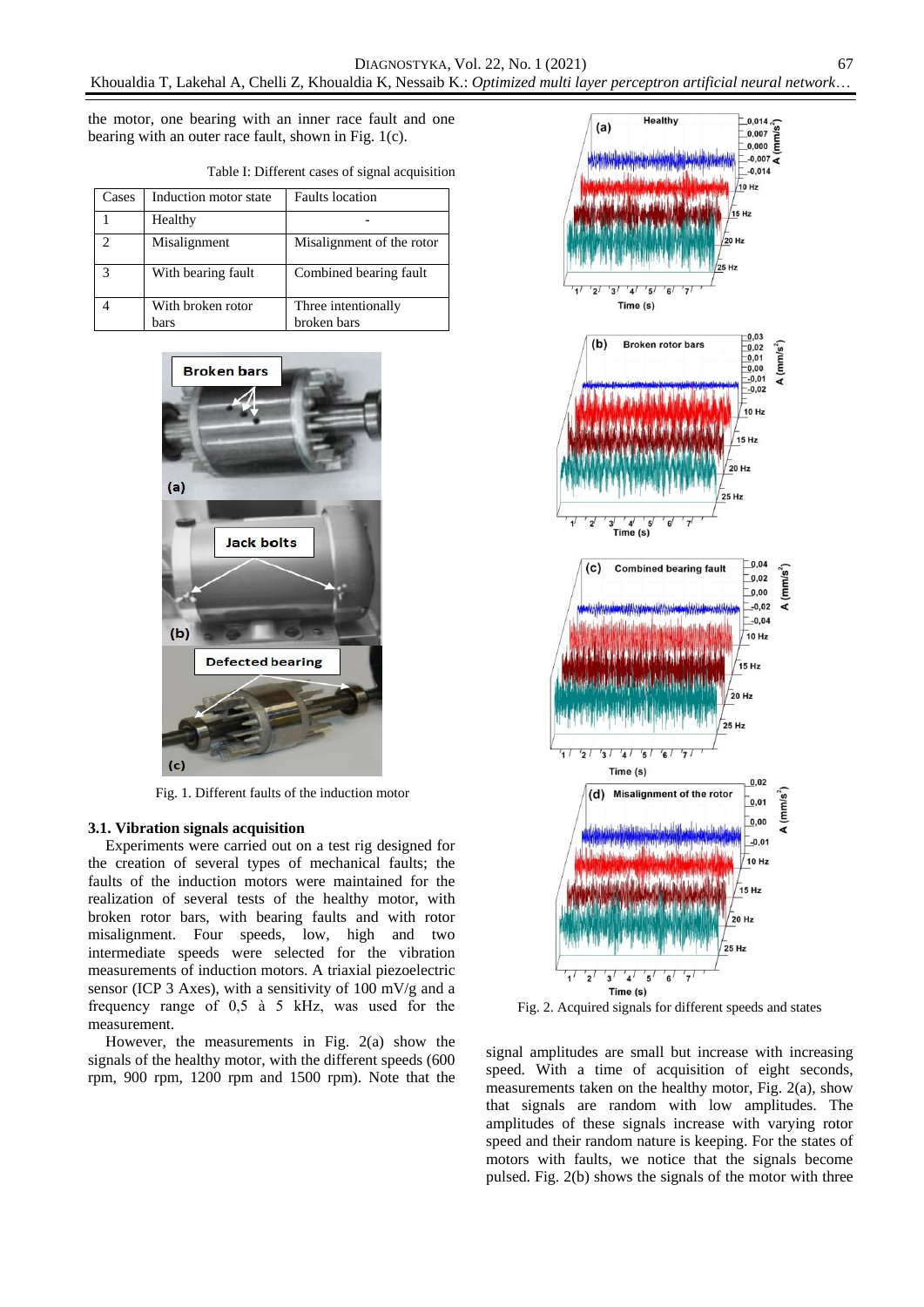broken bars, the amplitude of the acceleration increases to 0.03919 mm/s<sup>2</sup> at the rotational speed of 1500 rpm. However, for the case of the motor with defective bearing shown in Fig. 2(c), the pulses of these signals are caused by repetitive impacts of the rolling elements on the chipping of the outer ring and the inner ring. For the fourth case, the rotor misalignment is represented by the pulse signals of Fig. 2(d). The maximum acceleration of the signals has the value of 0.0104 mm/s<sup>2</sup> at the rotor speed of  $600$  rpm and the value of 0.02387 mm/s<sup>2</sup> at the rotor speed of 1500 rpm.

### **3.1. Time domain features**

Time domain signal features are effective to reflect the different operating states of the induction motor. In order to establish the matrix of the input layer of the ANN, Eight vibration indicators, presented in Table 2, are calculated from time domain signal [25, 26].

Based on measured signals according to the design of control factors with Taguchi L27  $(3^5)$  established later, the eight indicators were calculated.

### **4. ANN OPTIMIZATION**

### **4.1. Empirical optimization of the ANN**

The empirical optimization method makes it possible to determine the structure of the best ANN, this method has been adopted by several researchers among them Wang et al. [27].

At the input of the ANN, there are eight indicators represented by eight neurons, and at the output there are thirty-two neurons which represent the different states of the motor. The number of neurons at the input and output layer is invariable, only the hidden layer is varied. In order to choose the optimal architecture of our ANN, we use a single hidden layer, and then we varied the number of neurons in this layer. After several learning of each ANN structure, the model (8-8-32) gave us the best results, which are the lowest MSE with the value of 0.001187 and the highest values of correlations coefficient, Learning (RL), test (RT), validation (RV) and global (Ra), as shown in the Fig. 3.

The second criterion to choose, is the activation functions (logsig, tansig and purelin), for a single hidden layer, and eight neurons in this layer, we have combined these main activation functions at the input layer, the hidden layer and output layer. However, according to the learning results of our ANN, the most powerful combination is (tansig, tansig and purelin) with the highest percentage values of the correlation coefficients (learning, global, testing and validation).

Another criterion varied is the number of hidden layers. The results showed that with a single hidden layer of eight neurons and the activation functions (tansig, tansig, and purelin), the ANN gave the best correlation coefficients and a very low MSE. According to the empirical method, with the configuration of an error back propagation network and the activation functions tansig, tansig and purelin which are respectively at the input layer, the hidden layer and the output layer, the most efficient architecture is (8-8-32). We used Levenberg-Marquardt as a learning algorithm because it converges quickly to targets compared to other algorithms [28].

However, results shown on the regression curves in the Fig. 4 are given by the learning of the ANN (8-8-32) with the selected activation functions and the Levenberg - Marquardt algorithm.

### **4.2. Optimization with DOE method**

In order to optimise the architecture of the ANN, a method based on the design of experiment (DOE) is chosen.

#### **4.2.1. Orthogonal array of Taguchi**

A Taguchi design provides a strong approach to identifying the optimum factors in hidden layer of our architecture of the ANN [29].

However, as for the previous network, for training of the neural network, 70% of the samples are used, and from the same samples, 15% are used for test and 15% for the validation.

| Feature              | Equation                                                                                                              | Definition                                      |
|----------------------|-----------------------------------------------------------------------------------------------------------------------|-------------------------------------------------|
| Maximum value        | $\max \{  x_i  \}$                                                                                                    | Max value of the signal                         |
| <b>RMS</b> value     | $\left(\frac{1}{N}\sum_{i=1}^N x_i^2\right)^{\frac{1}{2}}$                                                            | Root mean square of the signal                  |
| Mean square<br>value | $MSV = \frac{1}{N} \sum_{i=1}^{N} x_i^2$                                                                              | Mean square of the signal                       |
| Variance             | $\frac{1}{N-1}\sum_{i=1}^{N} (x_i - MSV)^2$                                                                           | Variance of the signal                          |
| Kurtosis factor      | $\left(N\sum_{i=1}^{N} \left(x_i - \overline{x}\right)^4\right) / \left(\sum_{i=1}^{N} (x_i - \overline{x})^2\right)$ | Fourth normalized moment of the signal          |
| Crest factor         | $\max  x_i  / RMS$                                                                                                    | Ratio of maximum amplitude to RMS               |
| Clearance factor     | $\left(\max x_i \right) / \left(\frac{1}{N} \sum_{i=1}^{N}  x_i ^{\frac{1}{2}}\right)^{2}$                            | Ratio of maximum amplitude to the mean<br>value |
| Peak to peak         | $\max x_i - \min x_i$                                                                                                 | Difference between max and min value            |

Table II: Features from the time domain signal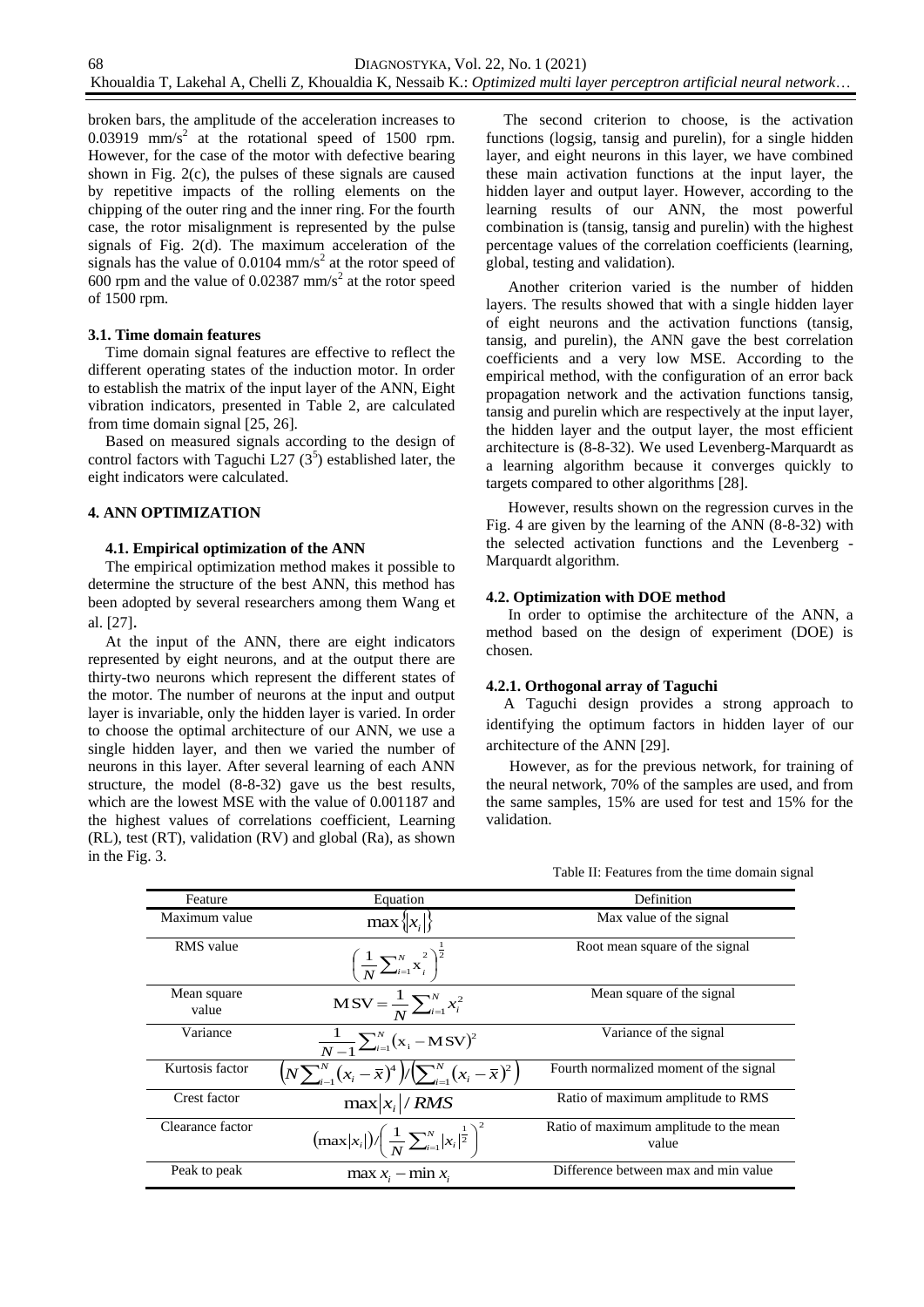

Fig. 3. Acquired signals for different speeds and states



Fig. 4. Correlation coefficients of the ANN optimised with empirical method

In order to calculate the deviation between the experimental values and the desired values, the Taguchi method uses a function called a loss function converted to a signal to noise ratio (S/N) [30]. Taguchi quality characteristic is such as a smaller is the better, the higher is the better or the nominal is the best [31], the cases with respective equation are presented as following: Higher is the better calculating as follows:

*n*

$$
\frac{S}{N} \text{ratio} = -10 \log \left( \frac{1}{n} \sum_{i=1}^{n} \frac{1}{y_{ij}^2} \right) \tag{1}
$$

Where  $y_{ij}$  =ith replicate of jth response, n = number of repetitions = 1, 2,..., n;  $j = 1, 2,..., k$ . Eq. (1) is used to where maximization of the quality characteristic of interest is desired.

Smaller is the better:

$$
\frac{S}{N}\text{ratio} = -IO\log\left(\frac{I}{n}\sum_{i=1}^{n}y_{ij}^{2}\right)
$$
\n(2)

Eq. (2) is applied where minimization of the quality characteristic is desired. Nominal is the best:

$$
\frac{S}{N} \text{ratio} = 10 \log \left( \frac{\overline{y}_j^2}{s_y^2} - \frac{1}{n} \right) \approx 10 \cdot \log \left( \frac{\overline{y}_j^2}{s_y^2} \right) (3)
$$
\n
$$
\text{Where, } \overline{y} = \frac{y_1 + y_2 + y_3 ... + y_n}{n} \text{ and } s_y^2 = \frac{\sum (y_i - \overline{y})^2}{n - 1}.
$$

The nominal is the best type where minimization of the mean squared error around a specific objective value [32].

Number of hidden layers (A), number of neurons in each hidden layer(B), activation functionsat the input layer (C), activation functions at the hidden layer (D) and activation functions at the output layer (E) were chosen as control factors, levels of these factors were determined in Table 3.

| Levels | А                | B                                            | $\mathsf{C}$                | D       | E       |
|--------|------------------|----------------------------------------------|-----------------------------|---------|---------|
|        |                  |                                              | <b>Activation functions</b> |         |         |
|        | Number of hidden | Number of neurons<br>in each hidden<br>layer | Input                       | Hidden  | Output  |
|        | layers           |                                              | layer                       | layer   | layer   |
|        |                  |                                              |                             |         |         |
|        |                  |                                              |                             |         |         |
|        |                  |                                              |                             |         |         |
|        |                  | 3                                            | tansig                      | tansig  | tansig  |
| 2      | 2                | 9                                            | logsig                      | logsig  | logsig  |
| 3      | 4                | 18                                           | purelin                     | purelin | purelin |

Table III: Control factors of the ANN and their levels

The adapted design of Taguchi  $L27(3^5)$  was chosen to determine the optimal control factors of the neural network structure [33]. Table 4 showed the selected mixed orthogonal array of control factors and correlation coefficients of the conducted learning, test and validation of each ANN combination. Mean square error (MSE) and number of iterations are also taken as additional parameters in Table 4.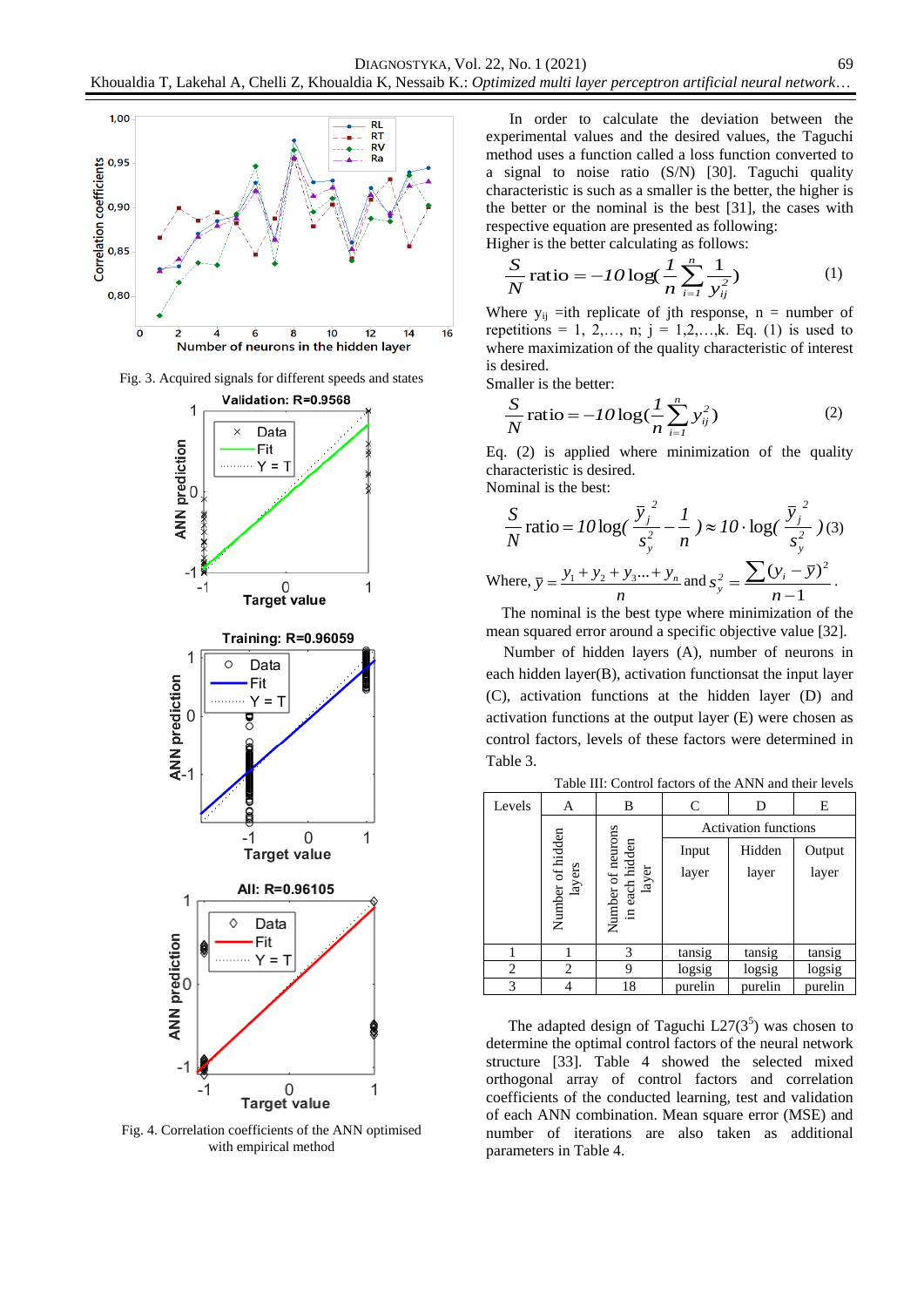Table IV: Taguchi orthogonal array L27  $(3^5)$ : Simulation using a neural network with Levenberg-Marquardt training algorithm

| Run<br>N <sub>0</sub> | A              | B              | $\mathsf{C}$   | D              | E              | $R$ test $(RT)$ | R validation<br>(RV) | $R$ all $(Ra)$ | <b>MSE</b>   | No of iteration<br>(It) | SN of R   |
|-----------------------|----------------|----------------|----------------|----------------|----------------|-----------------|----------------------|----------------|--------------|-------------------------|-----------|
| 1                     | 1              | 1              | 1              | 1              | 1              | 0,808           | 0,616                | 0,768          | 2,44E-01     | 37                      | $-2,908$  |
| 2                     |                |                |                |                | 2              | 0.064           | 0,567                | 0.168          | $1.36E + 00$ | 15                      | $-19,720$ |
| 3                     |                |                |                |                | 3              | 0.944           | 0,789                | 0,913          | 8,12E-02     | 100                     | $-1,171$  |
| 4                     |                | $\overline{c}$ | 2              | $\overline{c}$ | 1              | 0.989           | 0,911                | 0.971          | 2.18E-06     | 17                      | $-0.399$  |
| 5                     |                | $\overline{c}$ | $\overline{2}$ | $\overline{2}$ | $\overline{2}$ | 0.958           | 0.900                | 0.880          | 9.55E-01     | 9                       | $-0,810$  |
| 6                     |                | $\overline{c}$ | $\overline{c}$ | $\overline{2}$ | 3              | 0,999           | 0,998                | 0,999          | 2,66E-06     | 21                      | $-0,012$  |
| 7                     |                | 3              | 3              | 3              | 1              | 0.999           | 0.783                | 0.956          | 1.31E-08     | 19                      | $-0.942$  |
| 8                     |                | 3              | 3              | 3              | $\overline{2}$ | 0,239           | 0,523                | 0,290          | 9,08E-01     | 8                       | $-10,407$ |
| 9                     |                | 3              | 3              | 3              | 3              | 0,690           | 0,384                | 0,638          | 3,03E-01     | 10                      | $-5,779$  |
| 10                    | $\overline{2}$ |                | $\overline{c}$ | 3              | 1              | 0.978           | 0.960                | 0.974          | 3.33E-02     | 35                      | $-0,261$  |
| 11                    | $\overline{2}$ | 1              | $\overline{c}$ | 3              | $\overline{2}$ | 0,237           | 0,070                | 0,212          | 9,94E-01     | 19                      | $-19,138$ |
| 12                    | $\overline{c}$ | 1              | $\overline{c}$ | 3              | 3              | 0.920           | 0,560                | 0.856          | 2.16E-02     | 18                      | $-2,816$  |
| 13                    | $\overline{2}$ | $\overline{2}$ | 3              |                | 1              | 0,931           | 0,924                | 0,868          | 1,70E-04     | 19                      | $-0,854$  |
| 14                    | $\overline{2}$ | $\overline{c}$ | 3              |                | $\overline{2}$ | 0,714           | 0,756                | 0,723          | 9,20E-01     | 100                     | $-2,729$  |
| 15                    | $\overline{c}$ | $\overline{2}$ | 3              |                | 3              | 0.958           | 0.719                | 0.906          | 1.30E-04     | 19                      | $-1,507$  |
| 16                    | $\overline{2}$ | 3              |                | $\overline{2}$ | 1              | 0,999           | 0,663                | 0,929          | 2,20E-07     | 32                      | $-1,693$  |
| 17                    | $\overline{2}$ | 3              |                | $\overline{2}$ | $\overline{2}$ | 0,364           | 0,232                | 0,322          | 9,44E-01     | 14                      | $-10,759$ |
| 18                    | $\overline{2}$ | 3              |                | $\overline{2}$ | 3              | 0.701           | 0,453                | 0,653          | 1,34E-01     | 9                       | $-4,897$  |
| 19                    | 3              | 1              | 3              | $\overline{2}$ | 1              | 0,120           | 0,365                | 0,017          | 6,65E-01     | 15                      | $-30,970$ |
| 20                    | 3              | 1              | 3              | $\overline{2}$ | $\mathbf{2}$   | 0.030           | 0.447                | 0.071          | $1.07E + 00$ | 8                       | $-26,473$ |
| 21                    | 3              | 1              | 3              | $\overline{2}$ | 3              | 0,437           | 0,596                | 0,474          | 5,42E-01     | 10                      | $-6,196$  |
| 22                    | 3              | $\overline{2}$ |                | 3              | 1              | 0.975           | 0,776                | 0,932          | 2,50E-02     | 28                      | $-1,099$  |
| 23                    | 3              | $\overline{c}$ |                | 3              | $\overline{2}$ | 0,095           | 0,009                | 0,077          | $1,76E+00$   | 11                      | $-36,055$ |
| 24                    | 3              | $\overline{2}$ |                | 3              | 3              | 0,833           | 0,426                | 0,755          | 1,70E-03     | 12                      | $-4,625$  |
| 25                    | 3              | 3              | 2              |                | 1              | 0,951           | 0,624                | 0,886          | 9,60E-04     | 25                      | $-2,172$  |
| 26                    | 3              | 3              | $\overline{2}$ |                | $\overline{c}$ | 0,397           | 0,246                | 0,349          | 9,43E-01     | 14                      | $-10,153$ |
| 27                    | 3              | 3              | $\overline{2}$ |                | 3              | 0,964           | 0,583                | 0,886          | 5,06E-04     | 14                      | $-2,468$  |

#### **4.2.2. Signal to noise and the maintained ANN**

After the creation of Taguchi's design L27  $(3^5)$ , the test correlation (RT), validation correlation (RV) and global correlation (Ra) coefficients are used as response data. However, the analysis of Taguchi's orthogonal array by the signal to noise ratio larger is the better is used to maximize the correlation coefficients RT, RV and Ra, according to formula (1).

As shown in Fig. 5, graphs generated of the main effects of correlation coefficients and their interactions in the model for the signal to noise ratio reveal that the structure A1B2C3D1E3 is the best, which means that the architecture of the ANN is as follows: a single hidden layer with nine neurons and the activation functions, logsig at the input layer, tansig at the hidden layer and purelin at the output layer.



Fig. 5. Main effects plot for signal to noise ratio.

However, according to the combination A1B2C3D1E3 given by signal to noise, The learning results of the ANN with back propagation of the error gradient associated with the Levenberg-Marquardt algorithm are as follows: the correlation between the experimental values and the prediction values of learning is  $(RA) = 0.9996$ , the validation correlation rate is  $(RV) = 0.9955$  and the overall correlation rate is  $(RG) = 0.9987$ , as illustrated in Fig. 6.

The optimized ANN performance curve illustrated in Fig. 7, quickly reaches the desired convergence with the Levenberg-Marquardt algorithm. This convergence is reached with only 20 iterations with a very short total learning time.

Based on the correlation coefficients values, it can be seen that the ANN optimized by the Taguchi method is more efficient compared to the ANN optimized by the empirical method. However, at the output layer of the ANN, the results consist of a matrix of detection rates for different types of faults in electric motors, which represent the success rates of the vibration indicators for four rotation speeds. The matrix is composed of 16 lines and 32 columns.

### **5. SENSITIVITY TEST**

In this section, to determine the most influential vibration indicators, we have performed a sensitivity analysis for our ANN inputs. Two methods were chosen to determine the most influential parameters on the output of the ANN, the Garson algorithm and the connection weight approach [34, 35]. Table 5 shows the weights of the input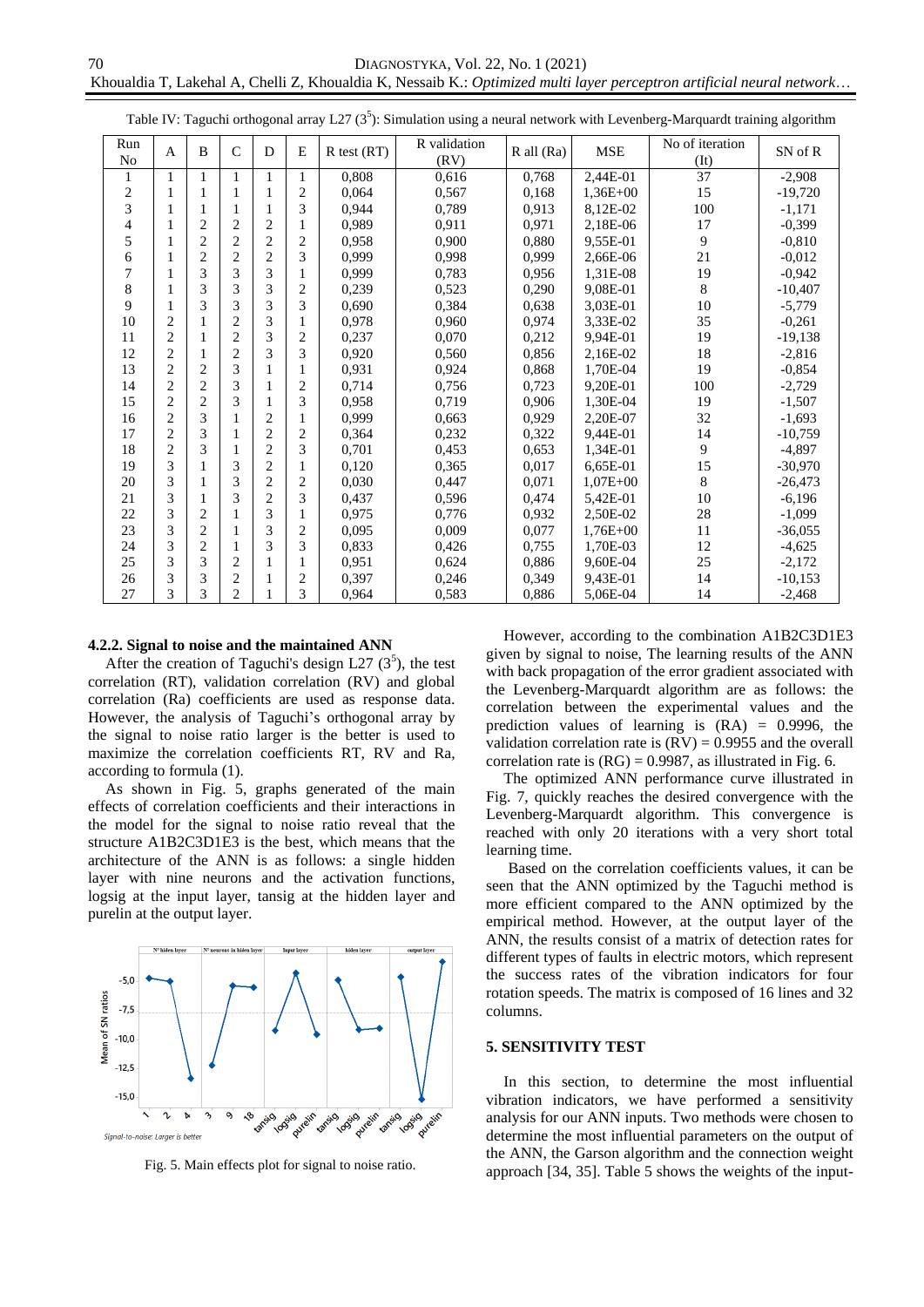hidden layer of our optimized neural network which were used for the two sensitivity tests.



Fig. 6. Correlation coefficients of the optimised ANN with Taguchi method



Fig. 7. Best validation performance of the optimised ANN with Taguchi method

Garson's method makes it possible to determine the most sensitive input parameters; the classification of these parameters is carried out by the absolute magnitudes of the weights in the hidden layer. The connection weight method classifies the input parameters of the ANN and determines their influences on its output [36].

Garson's method and the connection weight method are expressed in the Equations (4) and (5) respectively.

$$
Input_x = \sum_{n=1}^{9} \underbrace{\left| Hidden_{xn} \right|}_{z=1} \tag{4}
$$

$$
Input_x = \sum_{n=1}^{9} Hidden_{xn}
$$
 (5)

Where,  $Hidden_{yn}$  are the absolute magnitudes of the connection weights between the input-hidden and hiddenoutput node, *Hiddenzn* is the absolute magnitudes of the product of the connection weight.

According to the results of Garson method and the connection weight method, the sensitivity of input parameters is established in Table 6 and Table 7 respectively.

| X                |          |          |          |          | n        |          |          |          |          |
|------------------|----------|----------|----------|----------|----------|----------|----------|----------|----------|
|                  | Hidden   | Hidden   | Hidden   | Hidden   | Hidden   | Hidden   | Hidden   | Hidden   | Hidden   |
|                  | xl       | x2       | x3       | x4       | x5       | x6       | x7       | x8       | x9       |
| maximum value    | 2,437    | 1,170    | 1,632    | 0,338    | 0,667    | $-1,433$ | 0,252    | $-0.452$ | $-0,027$ |
| RMS value        | $-0,268$ | 1,015    | 2.049    | 1,655    | $-3.047$ | 0,245    | 3,796    | $-3,512$ | $-0,752$ |
| Mean square      | $-3,067$ | $-1.274$ | $-1,827$ | 1,826    | $-5,054$ | 6,029    | $-0.388$ | 1,657    | $-0,245$ |
| value            |          |          |          |          |          |          |          |          |          |
| Variance         | $-3,159$ | $-0.811$ | $-1,305$ | $-1,364$ | $-5,345$ | 5,743    | 0,106    | 2,839    | $-3,521$ |
| Kurtosis factor  | 1,048    | $-2,628$ | 0.916    | 2,557    | $-3.176$ | 7,501    | 2,606    | 1,218    | $-2,268$ |
| Crest factor     | 1,384    | 2,372    | 5,239    | 4,788    | 8.787    | 0.941    | $-4,750$ | $-4.981$ | 2,878    |
| Clearance factor | $-3.274$ | $-5.856$ | $-4.248$ | $-3.989$ | $-0.179$ | $-5.370$ | 4,051    | 14.346   | 1,078    |
| Peak to peak     | 4,257    | 0.763    | $-0.818$ | $-1.236$ | 0.663    | $-2.605$ | $-2,125$ | $-6,006$ | 1,553    |

Table V: Product of the input–hidden and hidden–output connection weights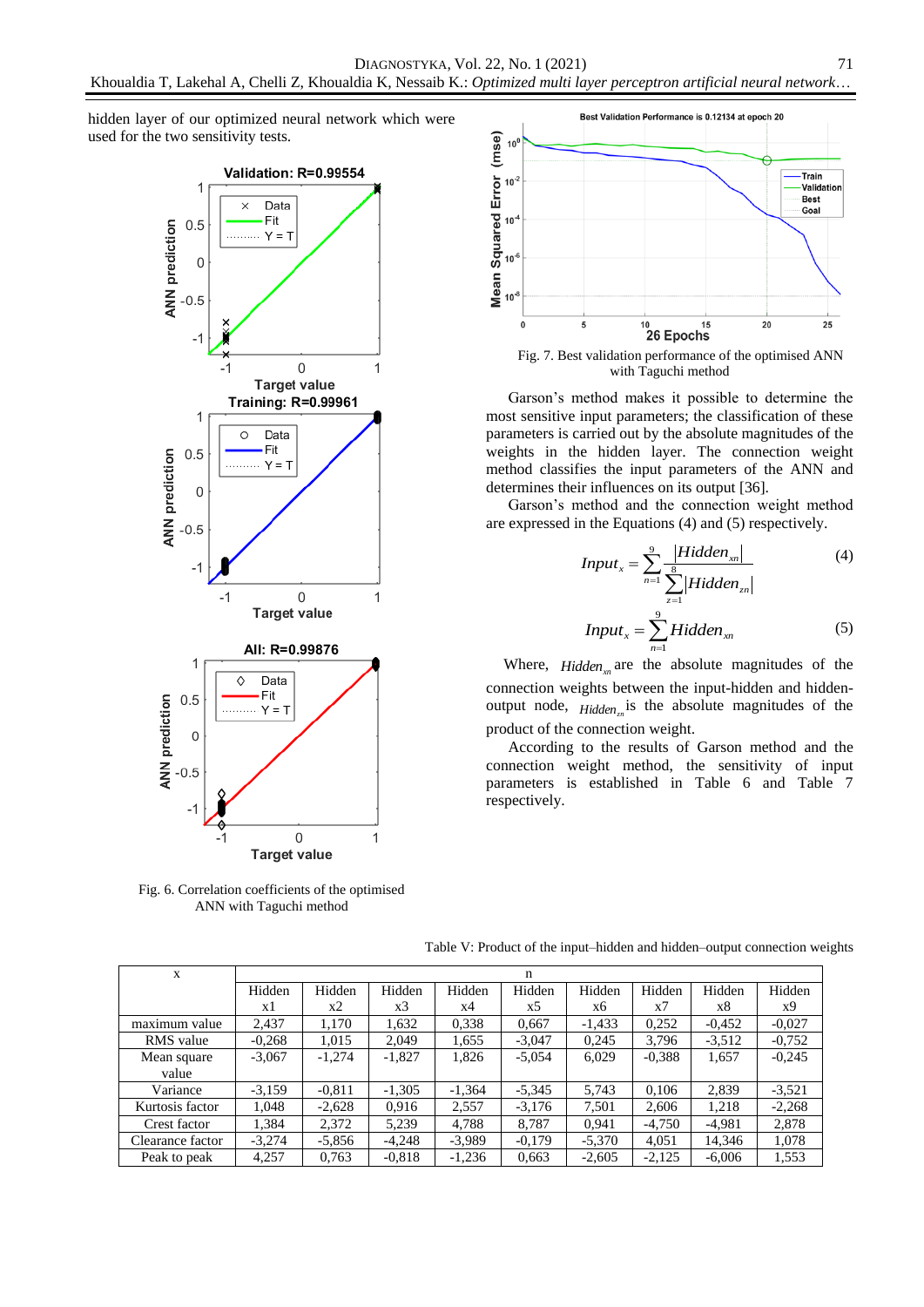|  |  | Table VI: Relative importance with Garson's algorithm |
|--|--|-------------------------------------------------------|
|--|--|-------------------------------------------------------|

| Input           | Relative   | Relative          | Rank |
|-----------------|------------|-------------------|------|
|                 | importance | $importance(\% )$ |      |
| maximum         |            |                   | 8    |
| value           | 0,414      | 4,60              |      |
| RMS value       | 0,778      | 8,64              | 7    |
| Mean<br>square  |            |                   | 5    |
| value           | 0,925      | 10,28             |      |
| Variance        | 1,131      | 12,57             |      |
| Kurtosis factor | 1,148      | 12,75             | 3    |
| Crest factor    | 1,779      | 19,77             | 2    |
| Clearance       |            |                   |      |
| factor          | 1,910      | 21,22             |      |
| Peak to peak    | 0.915      | 10,17             | 6    |

| Input           | Relative   | Relative          | Rank           |
|-----------------|------------|-------------------|----------------|
|                 | importance | importance $(\%)$ |                |
| maximum         |            |                   | 5              |
| value           | 4,585      | 9,48              |                |
| RMS value       | 1,182      | 2,44              | 8              |
| Mean<br>square  |            |                   | 7              |
| value           | $-2,342$   | 4,84              |                |
| Variance        | $-6,816$   | 14,10             | 3              |
| Kurtosis factor | 7,774      | 16,08             | $\overline{c}$ |
| Crest factor    | 16,658     | 34,45             | 1              |
| Clearance       |            |                   | 6              |
| factor          | $-3,441$   | 7,12              |                |
| Peak to peak    | $-5,553$   | 11,49             | 4              |

Table VII: Relative importance with connection weights

As represented in Fig. 8, Clearance factor and crest factor are the most important input parameters according to the Garson's method; they represent 21% and 20%, respectively. The connection weight method classifies crest factor, Kurtosis and Variance as the most input parameter, they represent 34%, 16% and 14%, respectively. Hence, according to the two methods crest factor is the most sensitive parameter.



Fig.8. Relative importance of the parameters, (a) Garson's algorithm and (b) connection weights algorithm

#### **6. CONCLUSIONS**

In this work, a monitoring and diagnostic approach was developed. The method is based on an artificial intelligence system optimized with Taguchi's design. The signals collected from the different measurement conditions were used to calculate eight time descriptors, which are then used for the input layer of our neuron network. However, the optimization of the architecture of the ANN was carried out using the Taguchi experimental design method. In our case, five factors and three levels, the L27 orthogonal array was the most suitable.

In order to calculate the difference between the experimental values and the desired values, the loss function converted into an S/N ratio was used to determine A1B2C3D1E3 as the optimal structure of the ANN. The learning of ANN with A1B2C3D1E3 structure and learning algorithm Levenberg-Marquardt, gave correlation coefficients values that approximates one hundred percent, the correlation rate of learning is  $(RA) = 0.9996$ , the validation correlation rate is  $(RV) = 0.9955$  and the overall correlation rate is  $(RG) = 0.9987$ . The optimized ANN converges quickly to the desired output, with an MSE close to zero and only 20 iterations.

Garson's method and the connection weight method used to determine the most sensitive indicators at the input layer of the ANN revealed that crest factor has been found to be the most important input parameter followed by kurtosis, Clearance factor and Variance. The results obtained with this proposed system are efficient and accurate to detect different induction motor faults.

### **ACKNOWLEDGEMENTS**

The authors would like to thank the Directorate General for Scientific Research and Technological Development (DGRSDT) for financial support (PRFU code: A01L09UN410120190002). Also, they would like to express their appreciation for the valuable time that anonymous reviewers have dedicated to the review process.

#### **REFERENCES**

- 1. Choudhary A, Goyal D, Shimi SL, Akula A. Condition Monitoring and Fault Diagnosis of Induction Motors: A Review. Arch Computat Methods Eng 2019; 26: 1221–1238. [https://doi.org/10.1007/s11831-018-9286-z.](https://doi.org/10.1007/s11831-018-9286-z)
- 2. Chen Z, Deng S, Chen X, Li C, Sanchez RV, Qin H. Deep neural networks-based rolling bearing fault diagnosis, Microelectronics Reliability 2017; 75: 327-333

[https://doi.org/10.1016/j.microrel.2017.03.006.](https://doi.org/10.1016/j.microrel.2017.03.006)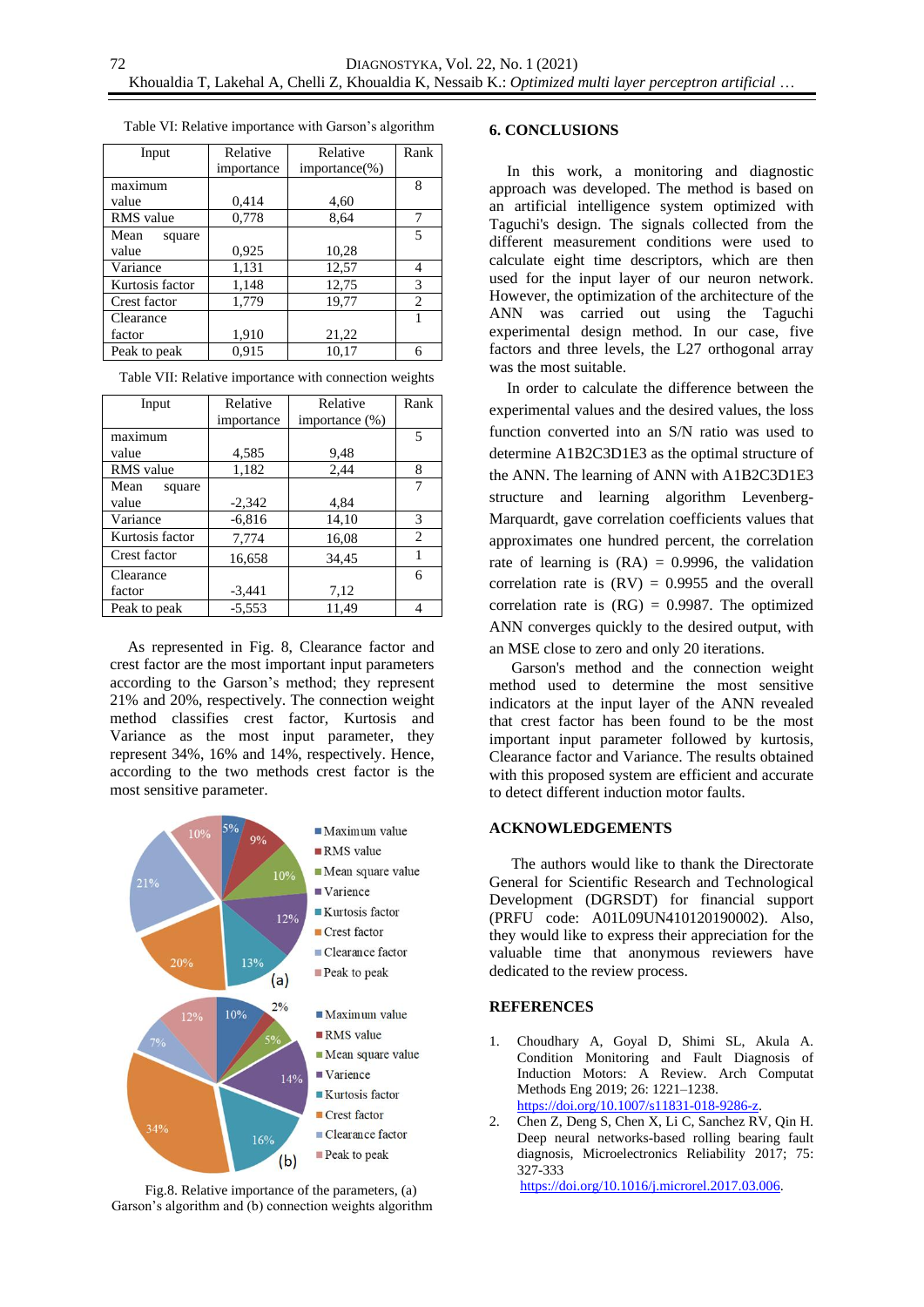- 3. Da Silva AM, Povinelli RJ, Demerdash NA, Induction machine broken bar and stator shortcircuit fault diagnostics based on three-phase stator current envelopes. IEEE Trans. Ind. Electron. 2008; 55: 1310–1318 <https://doi.org/10.1109/TIE.2007.909060>
- 4. Verucchi C, Bossio J, Bossio G, Acosta G. Misalignment detection in induction motors with flexible coupling by means of estimated torque analysis and MCSA. Mechanical Systems and Signal Processing 2016; 80: 570-581. [https://doi.org/10.1016/j.ymssp.2016.04.035.](https://doi.org/10.1016/j.ymssp.2016.04.035)
- 5. Glowacz A, Glowacz W, Glowacz Z, Kozik J. Early fault diagnosis of bearing and stator faults of the single-phase induction motor using acoustic signals. Measurement 2018; 113: 1-9. [https://doi.org/10.1016/j.measurement.2017.08.036.](https://doi.org/10.1016/j.measurement.2017.08.036)
- 6. Tsypkin M.Induction motor condition monitoring: Vibration analysis technique - diagnosis of electromagnetic anomalies. IEEE AUTOTESTCON, Schaumburg, IL 2017: 1-7.
	- [https://doi.org/10.1109/AUTEST.2017.8080483.](https://doi.org/10.1109/AUTEST.2017.8080483)
- 7. Culbert I, Letal J. Signature Analysis for Online Motor Diagnostics: Early Detection of Rotating Machine Problems Prior to Failure. IEEE Industry Applications Magazine 2017; 23: 76-81. [https://doi.org/10.1109/MIAS.2016.2600684.](https://doi.org/10.1109/MIAS.2016.2600684)
- 8. Filippetti F, Franceschini G, Tassoni C, Vas P. Recent developments of induction motor drives fault diagnosis using AI techniques. IEEE Transactions on Industrial Electronics 2000; 47: 994-1004. [https://doi.org/10.1109/41.873207.](https://doi.org/10.1109/41.873207)
- 9. Burriel-ValenciaJ, Puche-Panadero R, Martinez-Roman J, Sapena-Bano A, Pineda-Sanchez M, Perez-Cruz J, Riera-Guasp M. Automatic Fault diagnostic system for induction motors under transient regime optimized with expert systems. Electronics 2019; 8. <https://doi.org/10.3390/electronics8010006>
- 10. Guerra de Araujo CruzA. Delgado Gomes R, Antonio Belo F, Cavalcante Lima Filho A. A hybrid system based on fuzzy logic to failure diagnosis in induction motors. IEEE Latin America Transactions 2017; 15: 1480-1489.
	- [https://doi.org/10.1109/TLA.2017.7994796.](https://doi.org/10.1109/TLA.2017.7994796)
- 11. Ali MZ, Shabbir MNSK, Liang X, Zhang Y, Hu T. Machine learning-based fault diagnosis for singleand multi-faults in induction motors using measured stator currents and vibration signals. IEEE Transactions on Industry Applications 2019; 55: 2378-2391. <https://doi.org/10.1109/TIA.2019.2895797>
- 12. Lakehal A. Bayesian graphical model based optimal decision-making for fault diagnosis of critical induction motors in industrial applications. Bulletin of the Polish Academy of Sciences: Technical Sciences 2020; 68: 467-476.
	- <https://doi.org/10.24425/bpasts.2020.133374>
- 13. Zhang Y, Hu T, Liang X, Ali MZ, Shabbir MNSK. Fault detection and classification for induction motors using genetic programming. In: Sekanina L, Hu T, Lourenço N, Richter H, García-Sánchez P. (eds) Genetic Programming. EuroGP 2019. Lecture Notes in Computer Science, Vol 11451. Springer, Cham.

[https://doi.org/10.1007/978-3-030-16670-0\\_12](https://doi.org/10.1007/978-3-030-16670-0_12)

14. Pezzani CM, Fontana JM, Donolo PD, De Angelo CH, Bossio GR, Silva LI. SVM-based system for broken rotor bar detection in induction motors. IEEE ANDESCON, Santiago de Cali 2018: 1-6. <https://doi.org/10.1109/ANDESCON.2018.8564627>

15. Lashkari N, Azgomi HF, Poshtan J, Poshtan M. Asynchronous motors fault detection using ANN and fuzzy logic methods. IEEE Energy Conversion Congress and Exposition (ECCE), Milwaukee, WI,  $2016: 1-5$ 

[https://doi.org/10.1109/ECCE.2016.7854890.](https://doi.org/10.1109/ECCE.2016.7854890)

- 16. Cho HC, Knowles J, Fadali MS, Lee KS. Fault detection and isolation of induction motors using recurrent neural networks and dynamic bayesian modeling. IEEE Transactions on Control Systems Technology 2010; 18: 430-437. [https://doi.org/10.1109/TCST.2009.2020863.](https://doi.org/10.1109/TCST.2009.2020863)
- 17. Rajeswaran N, Lakshmi Swarupa M, Sanjeeva Rao T, Chetaswi K. Hybrid artificial intelligence based fault diagnosis of SVPWM voltage source inverters for induction motor. Materials Today: Proceedings 2018; 5: 565-571. [https://doi.org/10.1016/j.matpr.2017.11.119.](https://doi.org/10.1016/j.matpr.2017.11.119)

- 18. Unal M, Onat M, Demetgul M, Kucuk H. Fault diagnosis of rolling bearings using a genetic algorithm optimized neural network. Measurement 2014; 58: 187-196. [https://doi.org/10.1016/j.measurement.2014.08.041.](https://doi.org/10.1016/j.measurement.2014.08.041)
- 19. Ghate VN, Dudul SV. Optimal MLP neural network classifier for fault detection of three phase induction motor. Expert Systems with Applications 2010; 37: 3468-3481.

[https://doi.org/10.1016/j.eswa.2009.10.041.](https://doi.org/10.1016/j.eswa.2009.10.041)

- 20. Gui-li Y, Shi-wei Q, Mi G. Motor fault diagnosis of RBF neural network based on immune genetic algorithm. 25th Chinese Control and Decision Conference (CCDC), Guiyang 2013: 1060-1065. [https://doi.org/10.1109/CCDC.2013.6561081.](https://doi.org/10.1109/CCDC.2013.6561081)
- 21. Gangsar P, Tiwari R. Signal based condition monitoring techniques for fault detection and diagnosis of induction motors: A state-of-the-art review. Mechanical Systems and Signal Processing 2020; 144: 106908. [https://doi.org/10.1016/j.ymssp.2020.106908.](https://doi.org/10.1016/j.ymssp.2020.106908)
- 22. Kumar Verma A, Sarangi S, H. Kolekar M. Misalignment fault detection in induction motor using rotor shaft vibration and stator current signature analysis. International Journal of Mechatronics and Manufacturing Systems 2013; 6: 422-436.

<https://doi.org/10.1504/IJMMS.2013.058519>

- 23. Abd-el-Malek MK. Abdelsalam A, E. Hassan O. Induction motor broken rotor bar fault location detection through envelope analysis of start-up current using Hilbert transform. Mechanical Systems and Signal Processing 2017; 93: 332-350. [https://doi.org/10.1016/j.ymssp.2017.02.014.](https://doi.org/10.1016/j.ymssp.2017.02.014)
- 24. Khoualdia T, Lakehal A, Chelli Z. Practical investigation on bearing fault diagnosis using massive vibration data and artificial neural network". In: Farhaoui Y. (eds) Big Data and Networks Technologies. BDNT 2019. Lecture Notes in Networks and Systems, Vol 81. Springer, Cham. [https://doi.org/10.1007/978-3-030-23672-4\\_9](https://doi.org/10.1007/978-3-030-23672-4_9)
- 25. Dhamande LB. Chaudhari M. Compound gearbearing fault feature extraction using statistical features based on time-frequency method. Measurement 2018; 125: 63-77. [https://doi.org/10.1016/j.measurement.2018.04.059.](https://doi.org/10.1016/j.measurement.2018.04.059)